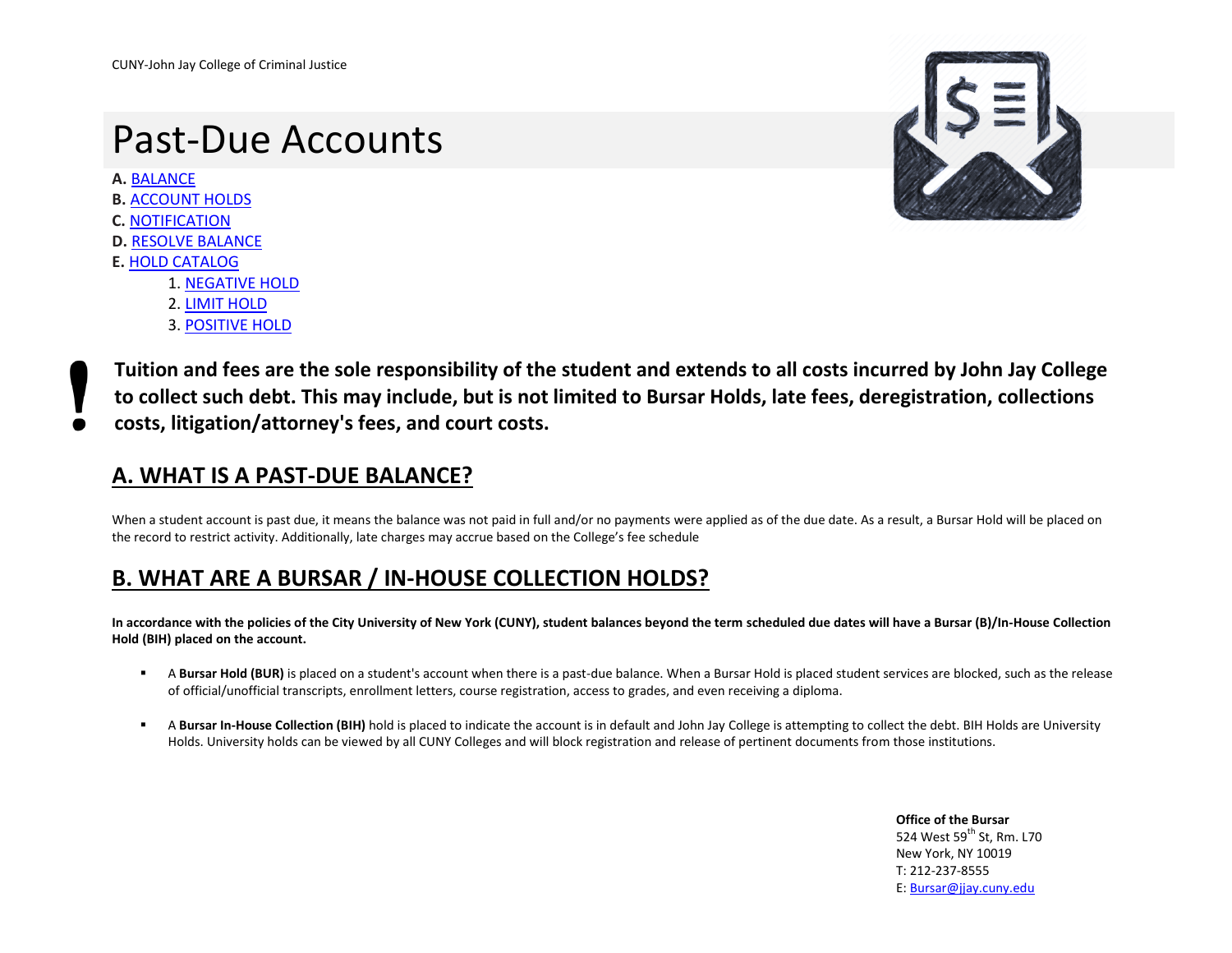### <span id="page-1-0"></span>**C. HOW WILL I BE NOTIFIED ABOUT MY BALANCE**?

Students are responsible to monitor their account balance on CUNYfirst. Once an account becomes past due, John Jay College may contact the student with reminder emails and/or letters to arrange payment on their account.

### <span id="page-1-1"></span>**D. HOW DO I RESOLVE THE BURSAR HOLD / BURSAR IN-HOUSE COLLECTION HOLD?**

Past due balances should be immediately paid in-full using any of the accepted forms of payment. **Credit/Debit cards are not accepted.** Cash, money order and certified bank check are accepted for same-day release of the Bursar Hold. Personal checks and eCheck (online CUNYfirst) are accepted, but DO NOT permit release of the hold until 10-business days has passed.

Financing inquires, such as federal/state grants, loans or scholarships must be addressed with the Office of Financial Aid. All awards authorized by Financial Aid MUST be reflected in accounts receivable as a payment or pending payment in order to review hold status. Partial awards may require the student to pay the difference in their tuition costs—this payment would be required to review the hold status as well.

Students who wish to dispute their tuition liability on the basis of a medical need, crisis or other extenuating circumstance may do so by obtaining a 'Request [for Removal of Fees](https://jstop.jjay.cuny.edu/forms/REQUEST_FOR_REMOVAL_OF_REGISTRATION_RELATED_FEES_AND_PENALTIES.pdf)' and/or a '[Retroactive Resignation Application](https://jstop.jjay.cuny.edu/forms/Retroactive_Resignation_Application.pdf)' by clicking this link or obtaining a physical form from Jay Express. The form should be completed in its entirety and submitted to a Jay Express representative. The Registrar's Office will then deliberate and notify the student on whether a course/term waiver will be granted. **Bursar holds will not be removed from the student record until (1) Full payment of past-due tuition/fees is received or (2) The 'Request for Removal of Fees' is approved by Registrar.** 

### <span id="page-1-2"></span>**E. HOLD CATALOG**

**This section refers ONLY to Bursar related holds and their impacts. The Bursar's Office cannot discuss, advise or remove account holds placed by other departments (i.e. Registrar, Financial Aid, Academic Advisement etc.) or other CUNY campuses. The student must inquire with appropriate department or college for more information.**

> **Office of the Bursar** 524 West 59<sup>th</sup> St, Rm. L70 New York, NY 10019 T: 212-237-8555 E: [Bursar@jjay.cuny.edu](mailto:Bursar@jjay.cuny.edu)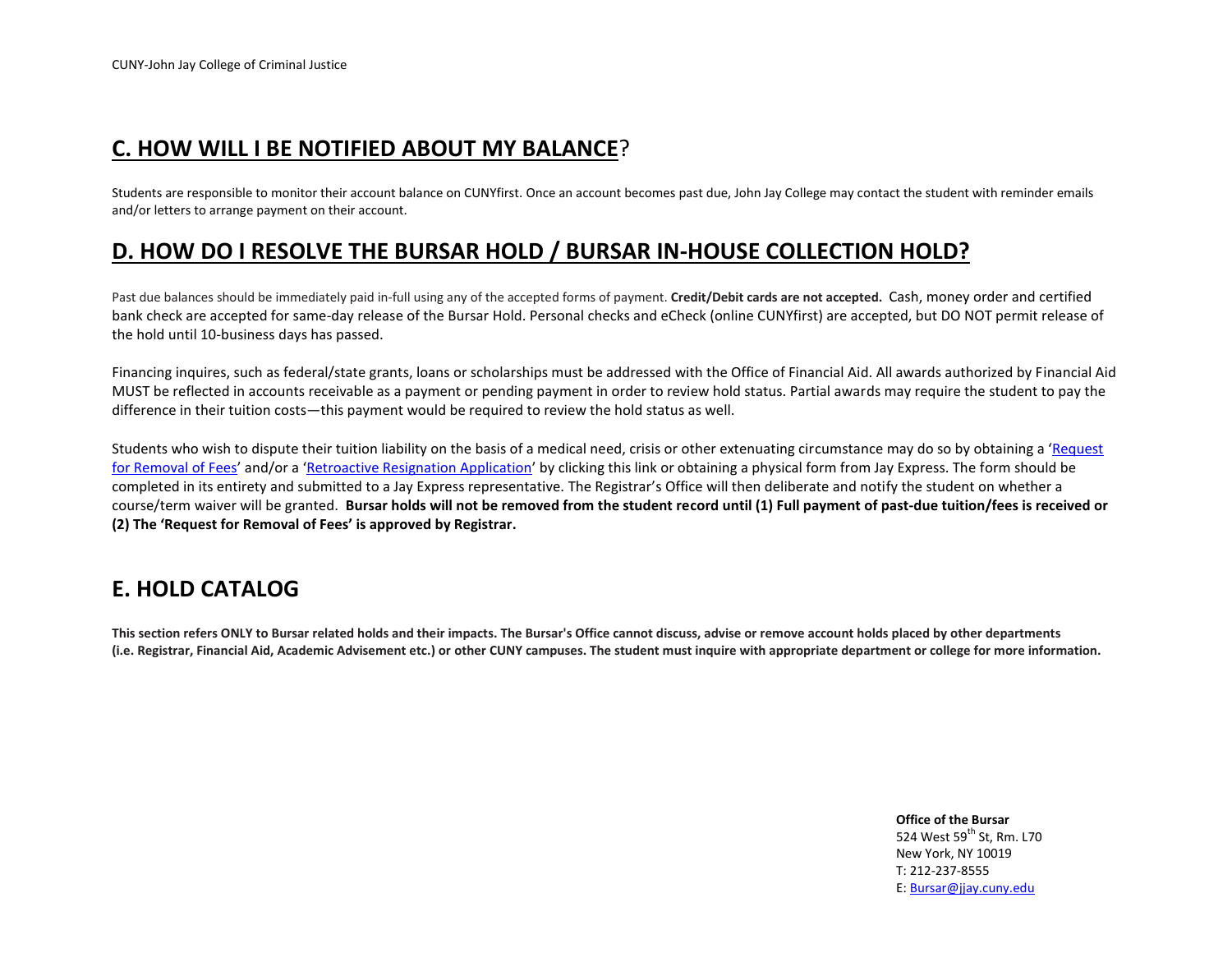# <span id="page-2-0"></span>**Negative Hold**

*Negative holds from the Bursar's Office commonly refer to a balance past-due and have multiple impacts.*

| <b>Negative Hold</b>                            | Impact                                                                                                                                                                                     | <b>Description</b>                                                                                                           | <b>Resolve Hold</b>                                                                                                                                                 |
|-------------------------------------------------|--------------------------------------------------------------------------------------------------------------------------------------------------------------------------------------------|------------------------------------------------------------------------------------------------------------------------------|---------------------------------------------------------------------------------------------------------------------------------------------------------------------|
| Bursar Hold (BUR)                               | -No Enrollment<br>-No Transcripts (Unofficial/Official)<br>-No Enrollment Verification<br>-No Diploma<br>-Grade View Disabled                                                              | A Bursar Hold is placed on a<br>student's account when there is a<br>past-due balance.                                       | All past-due balances should be paid in full using any of<br>the accepted methods.<br>!! Personal Check / eCheck will delay hold clearing for<br>10-business days!! |
| <b>Bursar In-House</b><br>Collection Hold (BIH) | -No Enrollment<br>-No Transcripts (Unofficial/Official)<br>-No Enrollment Verification<br>-No Diploma<br>-Grade View Disabled<br>-University Block                                         | The account is in default and John<br>Jay College is attempting to collect<br>the debt.                                      | All past-due balances should be paid in full using any of<br>the accepted methods.<br>!! Personal Check / eCheck will delay hold clearing for<br>10-business days!! |
| ICR Hold (BIC)                                  | -No Enrollment<br>-No Transcripts (Unofficial/Official)<br>-No Enrollment Verification<br>-No Diploma<br>-Grade View Disabled<br>-University Block<br>-No Payment to College/Pay Collector | The balance has been referred to<br>a collection agency. A BIC-Hold<br>will prohibit direct payment to<br>John Jay College.  | Students must pay the collector, including the balance<br>owed to the college and any additional fees/surcharges<br>from ICR.<br>ICR 1-800-964-5689                 |
| ACT Hold (BAZ)                                  | -No Enrollment<br>-No Transcripts (Unofficial/Official)<br>-No Enrollment Verification<br>-No Diploma<br>-Grade View Disabled<br>-University Block<br>-No Payment to College/Pay Collector | The balance has been referred to<br>a collection agency. A BAZ-<br>HOLD will prohibit direct payment<br>to John Jay College. | Students must pay the collector, including the balance<br>owed to the college and any additional fees/surcharges<br>from ACT.<br>ACT 1-866-887-2800                 |

### **Office of the Bursar**

524 West 59<sup>th</sup> St, Rm. L70 New York, NY 10019 T: 212-237-8555 E: [Bursar@jjay.cuny.edu](mailto:Bursar@jjay.cuny.edu)